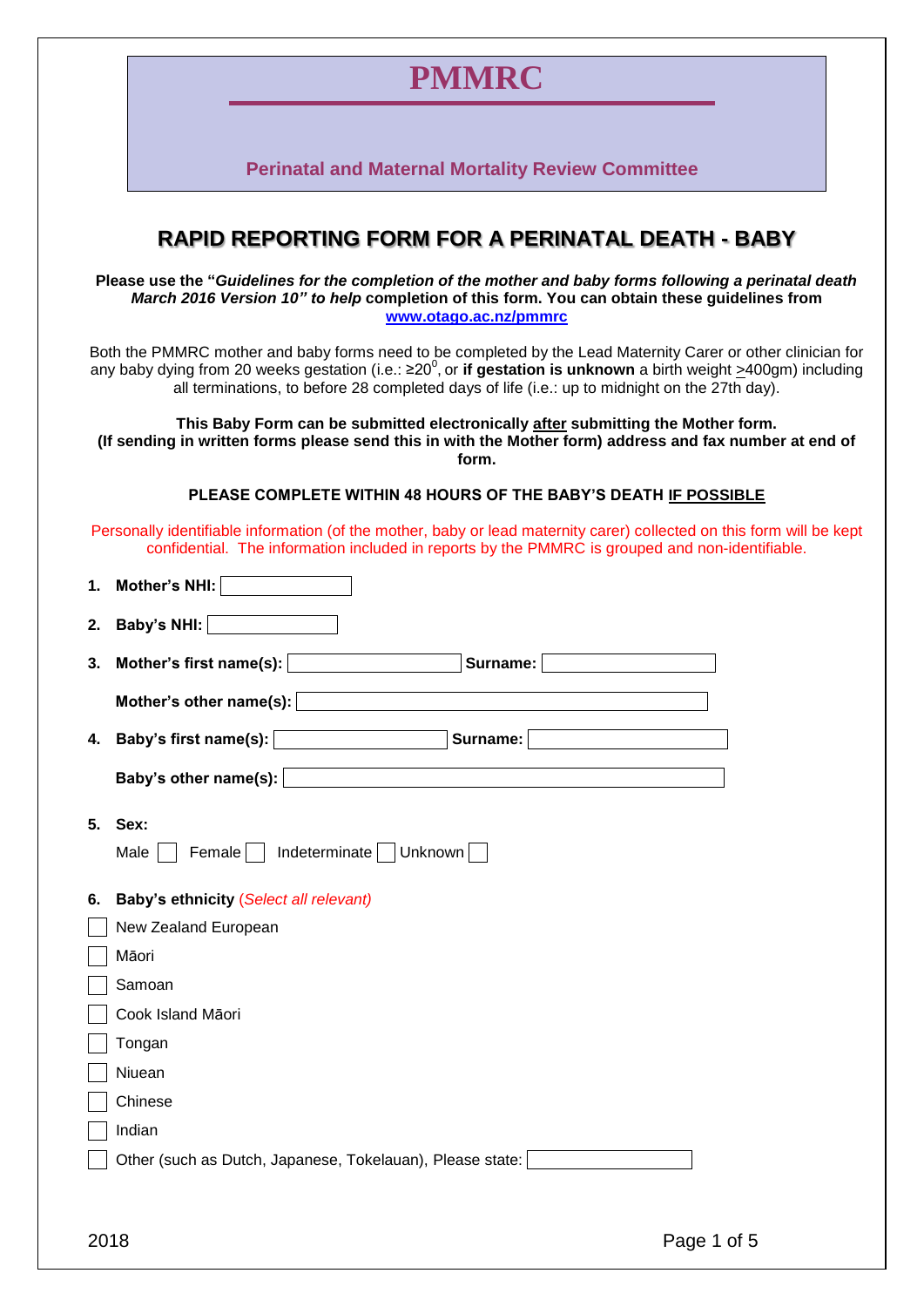| Parents                                                                    | LMC notes      |                |
|----------------------------------------------------------------------------|----------------|----------------|
| Family/Whanau                                                              | Clinical notes |                |
| <b>DHB Patient Registration Form</b>                                       | NHI details    |                |
|                                                                            |                |                |
|                                                                            |                |                |
| Live or still birth (Select one of the following)<br>7.                    |                |                |
| Stillbirth                                                                 |                |                |
| Live birth                                                                 |                |                |
| Unknown                                                                    |                |                |
| Was this birth the result of a termination of pregnancy?<br>8.             |                |                |
|                                                                            | No<br>Yes      | <b>Unknown</b> |
| Date and time of birth:<br>9.                                              |                |                |
| (DD/MM/YYYY)<br>Date:                                                      |                |                |
| hrs (24hour Clock)<br>Time:                                                |                |                |
| 10. Gestation at birth:                                                    | week's<br>days | <b>Unknown</b> |
| Best estimate of gestational age based on:                                 |                |                |
| Ultrasound in first trimester                                              |                |                |
| Ultrasound ≤ 20 weeks gestation                                            |                |                |
| Ultrasound > 20 weeks gestation                                            |                |                |
| Last menstrual period                                                      |                |                |
| Clinical examination at birth                                              |                |                |
|                                                                            |                |                |
| 11. Baby's Birthweight:                                                    | gm             | <b>Unknown</b> |
| 12. If this was multiple pregnancy birth order of the deceased fetus/baby: |                |                |
| Second<br>Other<br>First                                                   |                |                |
| 13. When did death occur?                                                  |                |                |
| Antepartum                                                                 |                |                |
| Intrapartum - first stage                                                  |                |                |
| Intrapartum - second stage                                                 |                |                |
| Intrapartum - Unknown                                                      |                |                |
| Neonatal                                                                   |                |                |
| Unknown                                                                    |                |                |
| (Answer Question 14 if stillbirth, if not go to Question 15)               |                |                |
|                                                                            | week's<br>days | <b>Unknown</b> |
| 14. Estimated gestational age at time of fetal death                       |                |                |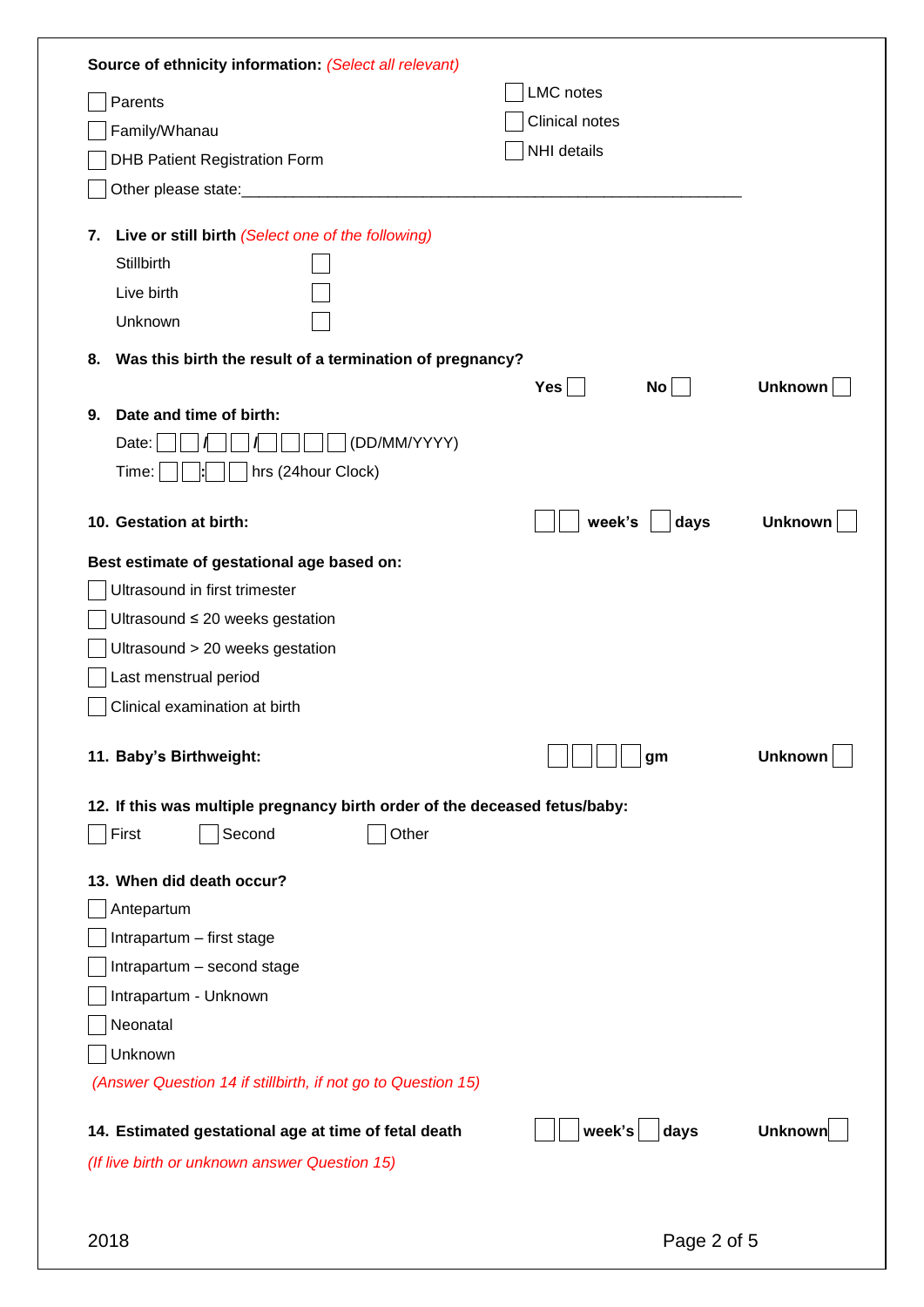| 15. Place of death for live born babies:                                         |                         |    |                |  |  |  |  |  |  |  |
|----------------------------------------------------------------------------------|-------------------------|----|----------------|--|--|--|--|--|--|--|
| Home                                                                             |                         |    |                |  |  |  |  |  |  |  |
| Hospital                                                                         |                         |    |                |  |  |  |  |  |  |  |
| Other                                                                            |                         |    |                |  |  |  |  |  |  |  |
| If other please state:                                                           |                         |    |                |  |  |  |  |  |  |  |
| (If "Hospital" selected in Question 15 answer the below)                         |                         |    |                |  |  |  |  |  |  |  |
| Area of hospital where baby died                                                 |                         |    |                |  |  |  |  |  |  |  |
| Delivery suite                                                                   |                         |    |                |  |  |  |  |  |  |  |
| Postnatal ward                                                                   |                         |    |                |  |  |  |  |  |  |  |
| Neonatal unit                                                                    |                         |    |                |  |  |  |  |  |  |  |
| Children's ward                                                                  |                         |    |                |  |  |  |  |  |  |  |
| Operating theatre                                                                |                         |    |                |  |  |  |  |  |  |  |
| Antenatal ward                                                                   |                         |    |                |  |  |  |  |  |  |  |
| Emergency department                                                             |                         |    |                |  |  |  |  |  |  |  |
| <b>PICU</b>                                                                      |                         |    |                |  |  |  |  |  |  |  |
| Other                                                                            |                         |    |                |  |  |  |  |  |  |  |
| If other please state:                                                           |                         |    |                |  |  |  |  |  |  |  |
|                                                                                  |                         |    |                |  |  |  |  |  |  |  |
| 16. Baby Examination:                                                            |                         |    |                |  |  |  |  |  |  |  |
| Were there any external abnormalities noted on external examination of the baby? |                         |    |                |  |  |  |  |  |  |  |
|                                                                                  | Yes                     | No |                |  |  |  |  |  |  |  |
|                                                                                  |                         |    |                |  |  |  |  |  |  |  |
|                                                                                  |                         |    |                |  |  |  |  |  |  |  |
|                                                                                  |                         |    |                |  |  |  |  |  |  |  |
| 17. Post-mortem examination:                                                     |                         |    |                |  |  |  |  |  |  |  |
| Parents offered a post-mortem examination?                                       | Yes                     | No | Unknown        |  |  |  |  |  |  |  |
| If yes, who discussed/offered the post-mortem? (Please select all relevant)      |                         |    |                |  |  |  |  |  |  |  |
| <b>Fetal Medicine Specialist</b>                                                 | Paediatric/Neonatal SMO |    |                |  |  |  |  |  |  |  |
| Perinatal Pathologist                                                            | Paediatric Registrar    |    |                |  |  |  |  |  |  |  |
| Obstetric SMO                                                                    | Paediatric SHO          |    |                |  |  |  |  |  |  |  |
| <b>Obstetric Registrar</b>                                                       | Midwife LMC             |    |                |  |  |  |  |  |  |  |
| <b>Obstetric SHO</b>                                                             | <b>Midwife Core</b>     |    |                |  |  |  |  |  |  |  |
| Other                                                                            |                         |    |                |  |  |  |  |  |  |  |
| If other please state:                                                           | <b>Yes</b>              | No | <b>Unknown</b> |  |  |  |  |  |  |  |
|                                                                                  |                         |    |                |  |  |  |  |  |  |  |
| If yes, did the Parents consent to a post-mortem?                                |                         |    |                |  |  |  |  |  |  |  |
| Death referred to the Coroner?                                                   |                         |    |                |  |  |  |  |  |  |  |
|                                                                                  |                         |    |                |  |  |  |  |  |  |  |
| 18. If neonatal death date and time of death:                                    |                         |    |                |  |  |  |  |  |  |  |
| (DD/MM/YYYY)<br>Date:                                                            |                         |    |                |  |  |  |  |  |  |  |
| Hrs (24hour Clock)<br>Time:                                                      |                         |    |                |  |  |  |  |  |  |  |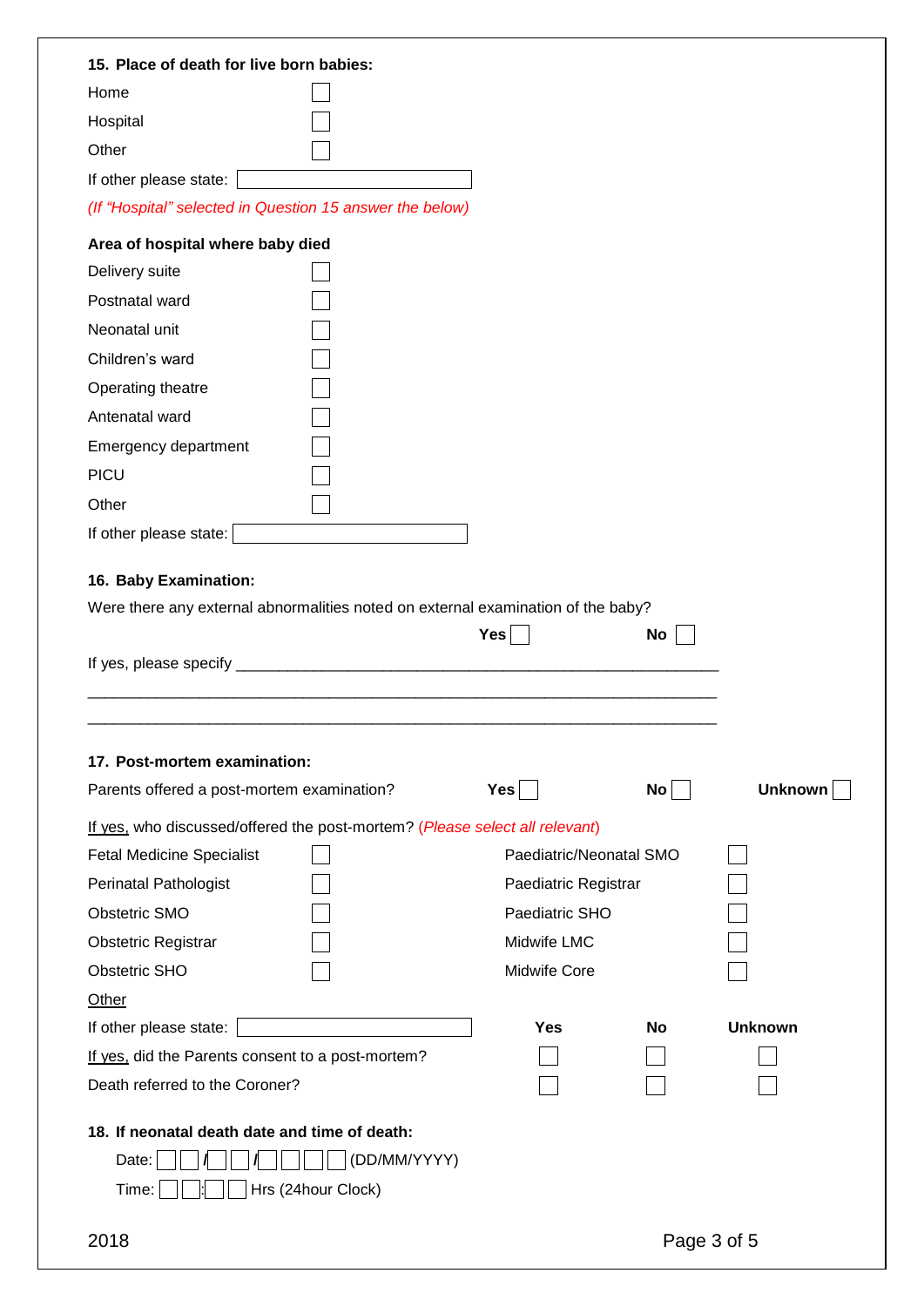| 19. Apgar scores:                                                                |                                                 |               |                 |                |
|----------------------------------------------------------------------------------|-------------------------------------------------|---------------|-----------------|----------------|
| 1 minute                                                                         |                                                 |               |                 |                |
| 5 minutes<br>(If the score for 5 minutes is less than 9 then answer the 3 below) |                                                 |               |                 |                |
| 10 minutes                                                                       |                                                 |               |                 |                |
| 15 minutes                                                                       |                                                 |               |                 |                |
| 20 minutes                                                                       |                                                 |               |                 |                |
|                                                                                  |                                                 |               |                 |                |
| Not taken $\square$<br>20. Cord gases:                                           |                                                 |               |                 |                |
|                                                                                  | <b>Arterial</b>                                 | <b>Venous</b> |                 |                |
| pH                                                                               |                                                 |               |                 |                |
| <b>Base deficit</b><br>$+$ / -                                                   |                                                 | $+$ / -       |                 |                |
| CO <sub>2</sub><br>Lactate                                                       |                                                 |               |                 |                |
|                                                                                  |                                                 |               |                 |                |
| 21. Was the baby resuscitated at birth?                                          |                                                 | Yes           | No              | <b>Unknown</b> |
| (If "Yes" for Question 21 select one of the below)                               |                                                 |               |                 |                |
| Baby resuscitated and transferred to another clinical care area                  |                                                 |               |                 |                |
| Baby unable to be resuscitated                                                   |                                                 |               |                 |                |
|                                                                                  |                                                 |               |                 |                |
| 22. Were maternal corticosteroids given antenatally?                             |                                                 | <b>Yes</b>    | No              | <b>Unknown</b> |
| (If "Yes" is selected answer the below)                                          |                                                 |               |                 |                |
| Course of corticosteroids started at what gestation?                             | week's                                          | days          |                 |                |
| Was course of corticosteroids completed?                                         |                                                 |               |                 |                |
| 23. Was the baby transferred from their place of birth prior to death?           |                                                 |               |                 |                |
|                                                                                  |                                                 | Yes           | No <sub>1</sub> | <b>Unknown</b> |
| (If "Yes" is selected for Question 23 answer the below)                          |                                                 |               |                 |                |
| 24. Where was the baby transferred to? (Select one)                              |                                                 |               |                 |                |
| NICU/SCU*                                                                        | *Neonatal Intensive Care Unit/Special Care Unit |               |                 |                |
| SCBU**                                                                           | ** Special Care Baby Unit                       |               |                 |                |
| Post natal ward                                                                  |                                                 |               |                 |                |
| Home                                                                             |                                                 |               |                 |                |
| Died in transfer                                                                 |                                                 |               |                 |                |
| <b>Tertiary Services</b>                                                         |                                                 |               |                 |                |
| Other                                                                            |                                                 |               |                 |                |
| If other please state:                                                           |                                                 |               |                 |                |
| (If baby not transferred after birth answer the below)                           |                                                 |               |                 |                |
| 25. Why wasn't the baby transferred?                                             |                                                 |               |                 |                |
| Died at place of birth                                                           |                                                 |               |                 |                |
| Died in birthing unit/theatre                                                    |                                                 |               |                 |                |
| Other                                                                            | If other please state:                          |               |                 |                |
| 2018                                                                             |                                                 |               | Page 4 of 5     |                |